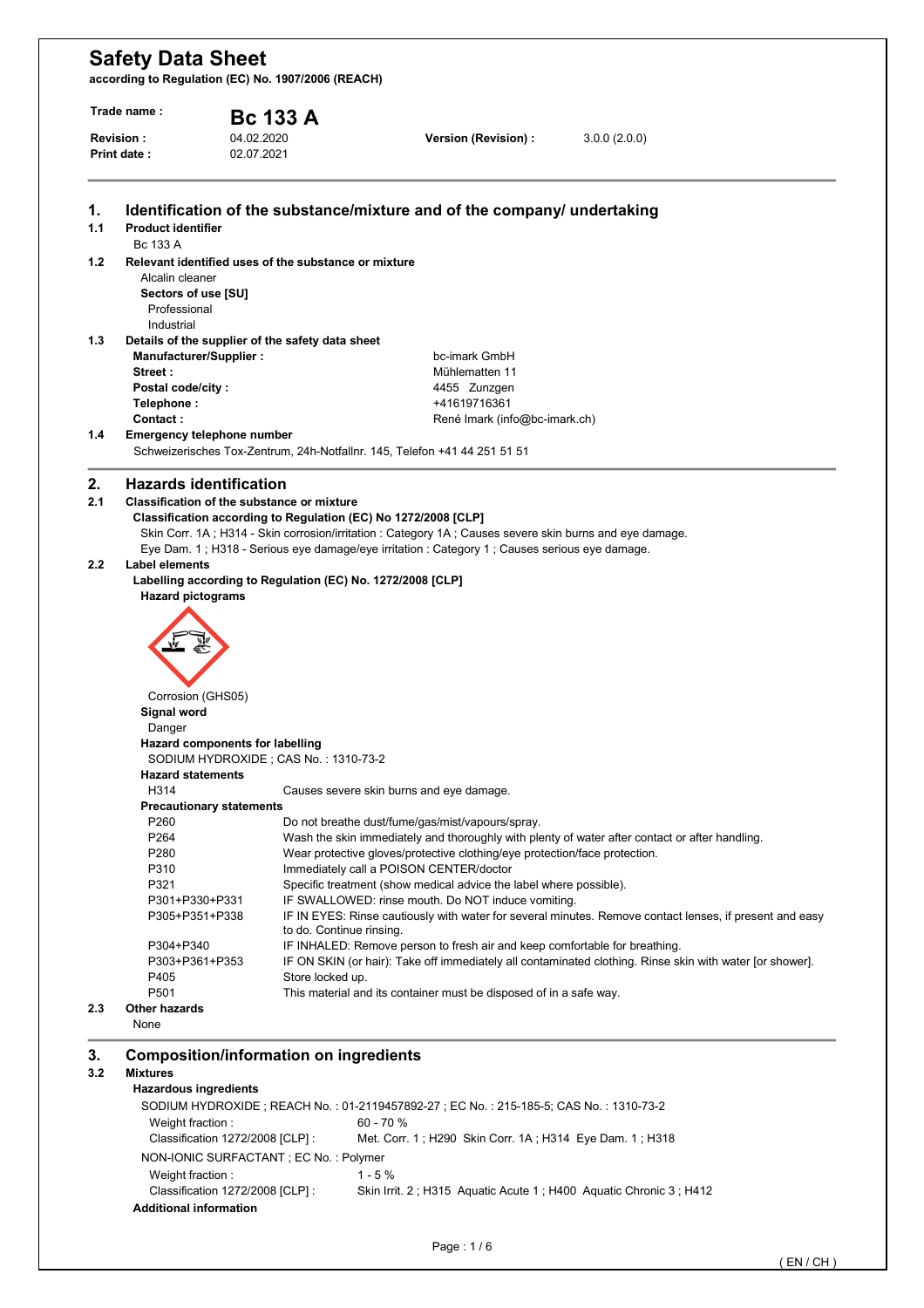| Trade name: |                                         | <b>Bc 133 A</b>                                                                                                                     |                                                                                                       |                                                                                                                                                                                                                                                                                    |  |
|-------------|-----------------------------------------|-------------------------------------------------------------------------------------------------------------------------------------|-------------------------------------------------------------------------------------------------------|------------------------------------------------------------------------------------------------------------------------------------------------------------------------------------------------------------------------------------------------------------------------------------|--|
|             | Revision :<br>Print date:               | 04.02.2020<br>02.07.2021                                                                                                            | Version (Revision) :                                                                                  | 3.0.0(2.0.0)                                                                                                                                                                                                                                                                       |  |
|             |                                         | Full text of H- and EUH-phrases: see section 16.                                                                                    |                                                                                                       |                                                                                                                                                                                                                                                                                    |  |
|             | phosphates                              | Regulation (EC) No. 648/2004: Labelling for contents                                                                                | $15 - 30$                                                                                             | $\%$                                                                                                                                                                                                                                                                               |  |
|             | non-ionic surfactants                   |                                                                                                                                     | < 5                                                                                                   | $\%$                                                                                                                                                                                                                                                                               |  |
| 4.          | <b>First aid measures</b>               |                                                                                                                                     |                                                                                                       |                                                                                                                                                                                                                                                                                    |  |
| 4.1         | <b>General information</b>              | Description of first aid measures                                                                                                   |                                                                                                       |                                                                                                                                                                                                                                                                                    |  |
|             |                                         | When in doubt or if symptoms are observed, get medical advice.                                                                      |                                                                                                       |                                                                                                                                                                                                                                                                                    |  |
|             | <b>Following inhalation</b>             |                                                                                                                                     | respiration. If unconscious place in recovery position and seek medical advice.                       | Remove casualty to fresh air and keep warm and at rest. Keep at rest. If breathing is irregular or stopped, administer artificial                                                                                                                                                  |  |
|             | In case of skin contact<br>immediately. |                                                                                                                                     |                                                                                                       | Immediately remove any contaminated clothing, shoes or stockings. Wash with plenty of water. Keep at rest. Call a physician                                                                                                                                                        |  |
|             | After eye contact                       |                                                                                                                                     | immediately. Flush with plenty of water (10-15 min.). Call a physician immediately.                   | After contact with the eyes, rinse with water with the eyelids open for a sufficient length of time, then consult an ophthalmologist                                                                                                                                               |  |
|             | <b>After ingestion</b>                  | (only if the person is conscious) and obtain immediate medical attention.                                                           |                                                                                                       | Call a physician immediately. Keep at rest. Do NOT induce vomiting. If accidentally swallowed rinse the mouth with plenty of water                                                                                                                                                 |  |
| 4.2         | No information available.               | Most important symptoms and effects, both acute and delayed                                                                         |                                                                                                       |                                                                                                                                                                                                                                                                                    |  |
| 4.3         | None                                    |                                                                                                                                     | Indication of any immediate medical attention and special treatment needed                            |                                                                                                                                                                                                                                                                                    |  |
| 5.          |                                         | <b>Firefighting measures</b>                                                                                                        |                                                                                                       |                                                                                                                                                                                                                                                                                    |  |
| 5.1         | <b>Extinguishing media</b>              | Co-ordinate fire-fighting measures to the fire surroundings.<br>Suitable extinguishing media                                        |                                                                                                       |                                                                                                                                                                                                                                                                                    |  |
| 5.2         |                                         | Special hazards arising from the substance or mixture<br>Not combustible under normal conditions. In case of fire may be liberated: | Water mist Carbon dioxide (CO2) Dry extinguishing powder Foam Water spray jet                         |                                                                                                                                                                                                                                                                                    |  |
| 5.3         | <b>Advice for firefighters</b>          | Special protective equipment for firefighters<br>In case of fire: Wear self-contained breathing apparatus.                          |                                                                                                       |                                                                                                                                                                                                                                                                                    |  |
| 5.4         | <b>Additional information</b>           | Do not allow run-off from fire-fighting to enter drains or water courses.                                                           |                                                                                                       |                                                                                                                                                                                                                                                                                    |  |
| 6.          |                                         | <b>Accidental release measures</b>                                                                                                  |                                                                                                       |                                                                                                                                                                                                                                                                                    |  |
| 6.1         |                                         | Personal precautions, protective equipment and emergency procedures                                                                 |                                                                                                       |                                                                                                                                                                                                                                                                                    |  |
| 6.2         |                                         | Do not breathe dust. See protective measures under point 7 and 8.<br><b>Environmental precautions</b>                               |                                                                                                       |                                                                                                                                                                                                                                                                                    |  |
|             |                                         | waterways, soil or drains, inform the responsible authorities.                                                                      |                                                                                                       | Do not allow to enter into surface water or drains, user solution (dilution) see also point 12.7. In case of gas escape or of entry into                                                                                                                                           |  |
| 6.3         | For cleaning up                         | Methods and material for containment and cleaning up                                                                                |                                                                                                       |                                                                                                                                                                                                                                                                                    |  |
| 6.4         | Take up mechanically.<br>None           | Reference to other sections                                                                                                         |                                                                                                       |                                                                                                                                                                                                                                                                                    |  |
|             |                                         |                                                                                                                                     |                                                                                                       |                                                                                                                                                                                                                                                                                    |  |
| 7.          |                                         | <b>Handling and storage</b>                                                                                                         |                                                                                                       |                                                                                                                                                                                                                                                                                    |  |
| 7.1         |                                         | Precautions for safe handling<br>aerosol formation. Do not breathe spray.                                                           |                                                                                                       | Avoid contact with skin, eyes and clothes. Do not breathe dust. When using do not eat, drink, smoke, sniff. Other regulations, restrictions<br>and prohibition regulations To follow: Normal precautions taken when handling chemicals should be observed. Keep locked up. Prevent |  |
| 7.2         |                                         | Conditions for safe storage, including any incompatibilities<br>Requirements for storage rooms and vessels                          |                                                                                                       |                                                                                                                                                                                                                                                                                    |  |
|             |                                         |                                                                                                                                     | Ensure adequate ventilation of the storage area. Store in accordance with local official regulations. | Notice the directions for use on the label. Keep/Store only in original container. Keep the packing dry and well sealed to prevent<br>contamination and absorbtion of humidity. Storage temperature: 5 - 30 °C. Always close containers tightly after the removal of product.      |  |
|             | Hints on joint storage                  | Storage class (Switzerland): 8<br>Storage class (TRGS 510): 8B                                                                      |                                                                                                       |                                                                                                                                                                                                                                                                                    |  |
|             |                                         | Do not store together with                                                                                                          |                                                                                                       |                                                                                                                                                                                                                                                                                    |  |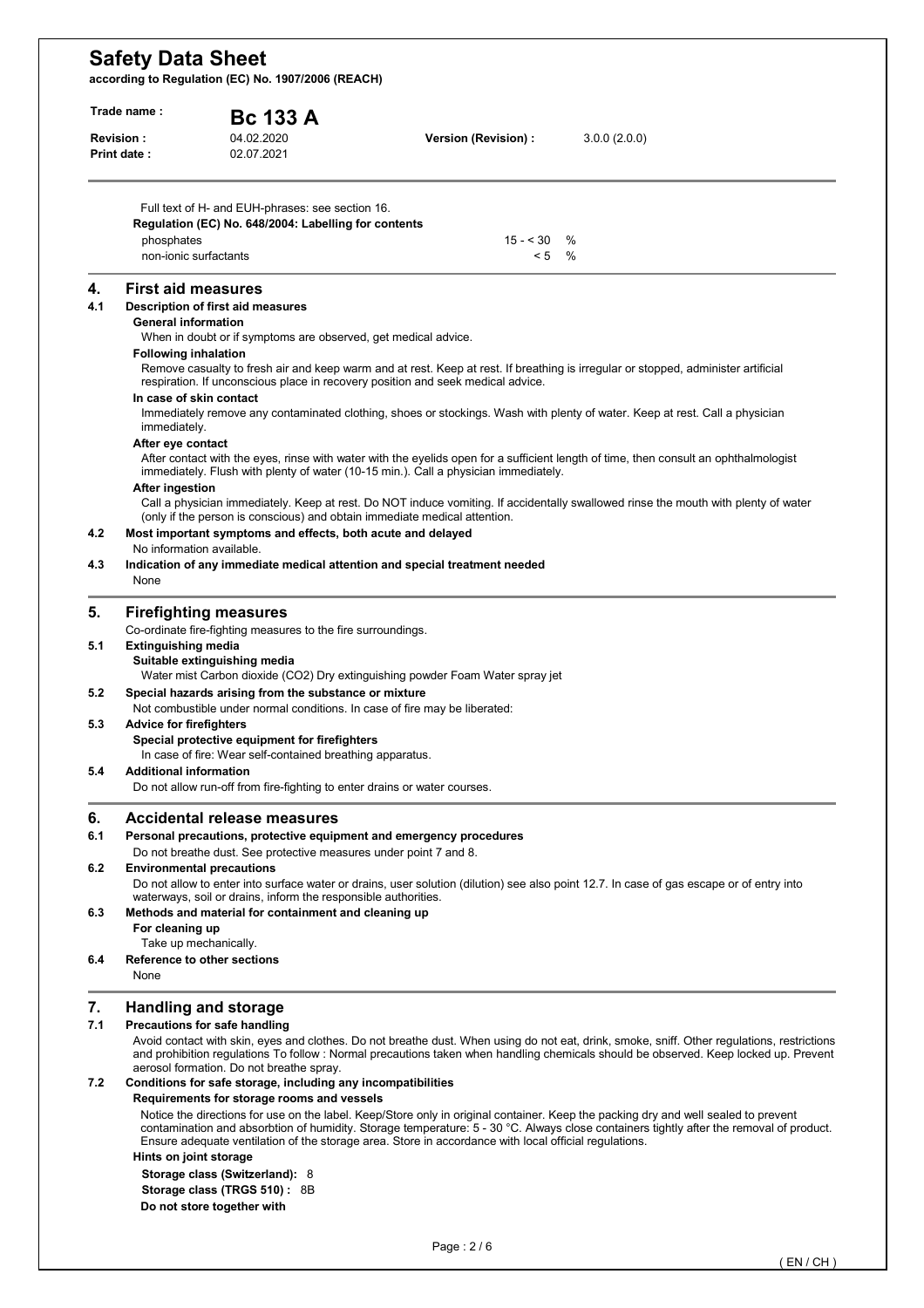| Trade name :<br>04.02.2020<br><b>Revision:</b> |                                                                                                                                                           | <b>Bc 133 A</b>                                                                                                                                                                                                | Version (Revision) :                                                                                                  |  |                                                                                                   |                                                                                                                                                                                                                                                                                                                                                                                                                                                                                                                                                                                                                                                                                                                                                                                                                                                                                                                                                                                                                                                                                                       |  |
|------------------------------------------------|-----------------------------------------------------------------------------------------------------------------------------------------------------------|----------------------------------------------------------------------------------------------------------------------------------------------------------------------------------------------------------------|-----------------------------------------------------------------------------------------------------------------------|--|---------------------------------------------------------------------------------------------------|-------------------------------------------------------------------------------------------------------------------------------------------------------------------------------------------------------------------------------------------------------------------------------------------------------------------------------------------------------------------------------------------------------------------------------------------------------------------------------------------------------------------------------------------------------------------------------------------------------------------------------------------------------------------------------------------------------------------------------------------------------------------------------------------------------------------------------------------------------------------------------------------------------------------------------------------------------------------------------------------------------------------------------------------------------------------------------------------------------|--|
|                                                | Print date:                                                                                                                                               | 02.07.2021                                                                                                                                                                                                     |                                                                                                                       |  | 3.0.0(2.0.0)                                                                                      |                                                                                                                                                                                                                                                                                                                                                                                                                                                                                                                                                                                                                                                                                                                                                                                                                                                                                                                                                                                                                                                                                                       |  |
| 7.3                                            | Keep away from: Acid<br>Specific end use(s)<br>None                                                                                                       | Further information on storage conditions<br>Shelf life from production: 2.5 years                                                                                                                             |                                                                                                                       |  |                                                                                                   |                                                                                                                                                                                                                                                                                                                                                                                                                                                                                                                                                                                                                                                                                                                                                                                                                                                                                                                                                                                                                                                                                                       |  |
| 8.                                             | be relaxed according to the risk.                                                                                                                         | <b>Exposure controls/personal protection</b>                                                                                                                                                                   |                                                                                                                       |  |                                                                                                   | By law, the employer is obliged to carry out a risk assessment and to define suitable measures appropriate to the risk. If the threshold limit<br>in Section 8.1 as defined by the authorities is exceeded, all the protective measures listed in Section 8.2 must be applied and regular<br>measurements must be made in order to ensure compliance with the official threshold limits. The described measures must be applied in<br>every situation in which a risk cannot be excluded. If the assessment shows a low risk for endangering the employees, the measures can                                                                                                                                                                                                                                                                                                                                                                                                                                                                                                                          |  |
| 8.1                                            | <b>Control parameters</b><br>Parameter:<br>Limit value:<br>Remark:                                                                                        | Occupational exposure limit values<br>SODIUM HYDROXIDE; CAS No.: 1310-73-2<br>Limit value type (country of origin) :                                                                                           | MAK (CH)<br>E: inhalable fraction<br>2 mg/m $3$<br>SSC                                                                |  |                                                                                                   |                                                                                                                                                                                                                                                                                                                                                                                                                                                                                                                                                                                                                                                                                                                                                                                                                                                                                                                                                                                                                                                                                                       |  |
|                                                | Version:<br>Parameter:<br>Limit value:<br>Remark :<br>Version:<br>Limit value :                                                                           | Limit value type (country of origin) :<br>Limit value type (country of origin) :                                                                                                                               | 31.01.2020<br>STEL (CH)<br>E: inhalable fraction<br>2 mg/m $3$<br><b>SSC</b><br>31.01.2020<br>STEL (CH)<br>2 mg/m $3$ |  |                                                                                                   |                                                                                                                                                                                                                                                                                                                                                                                                                                                                                                                                                                                                                                                                                                                                                                                                                                                                                                                                                                                                                                                                                                       |  |
| 8.2                                            | Remark:<br>Version:<br><b>Exposure controls</b>                                                                                                           |                                                                                                                                                                                                                | #e SSC<br>01.01.2013                                                                                                  |  |                                                                                                   |                                                                                                                                                                                                                                                                                                                                                                                                                                                                                                                                                                                                                                                                                                                                                                                                                                                                                                                                                                                                                                                                                                       |  |
|                                                | Eye/face protection<br><b>Skin protection</b><br><b>Hand protection</b><br><b>Body protection</b><br>clothing and boots.<br><b>Respiratory protection</b> | Personal protection equipment<br>Wash hands before breaks and after work.<br>Use safety glasses or face protection to EN 166.<br>EN 143, EN 14387. None, if handled according to order.                        | at least rinsed off under a running tap. Rub greasy ointment into the skin.                                           |  |                                                                                                   | Suitable chemical resistant protective gloves according to ISO EN 374-1:2016: Type A or B, Permeation resistance (penetration<br>resistance): 30 minutes. Material: Nitrile. thickness >= 0.38 mm. Glove recommendation: Sol-Vex 37-675 (Type A, thickness 0.38<br>mm, test chemicals used: J,K,L,O,P,T) or Sol-Vex 37-185 (Type A, thickness 0.56 mm, test chemicals used: A,G,J,K,L,P,T) This<br>information is based on the manufacturer's specifications. It should be noted that the daily service life of a chemical protective glove<br>in practice (due to many influencing factors such as e.g. heat) may be shorter than the permeation time determined according to EN<br>374. The service life of a glove can be considerably prolonged, if it is regularly washed with soap and water after work is finished or<br>Care should be taken in the selection of protective clothing to ensure that inflammation and irritation of the skin at neck and wrists<br>through contact with the product are avoided. Wear suitable protective clothing to EN 14605, EN 20344, EN 20345: protective |  |
| 9.<br>9.1                                      | Appearance<br><b>Physical state: Powder</b><br><b>Odour:</b> odourless<br><b>Safety characteristics</b>                                                   | <b>Physical and chemical properties</b><br>Information on basic physical and chemical properties<br><b>Colour:</b> white (batch-related color differences possible)<br>Initial boiling point and boiling range | (1013 hPa)                                                                                                            |  |                                                                                                   |                                                                                                                                                                                                                                                                                                                                                                                                                                                                                                                                                                                                                                                                                                                                                                                                                                                                                                                                                                                                                                                                                                       |  |
|                                                | Flash point:<br>Vapour pressure :<br>Density :<br>Solvent separation test :<br>Solubility in water:                                                       |                                                                                                                                                                                                                | (50 °C)<br>(20 °C)<br>(20 °C)<br>(20 °C / 5 g/l)                                                                      |  | not applicable<br>not applicable<br>not applicable<br>0.8<br>not applicable<br>well water-solubly | q/cm <sup>3</sup>                                                                                                                                                                                                                                                                                                                                                                                                                                                                                                                                                                                                                                                                                                                                                                                                                                                                                                                                                                                                                                                                                     |  |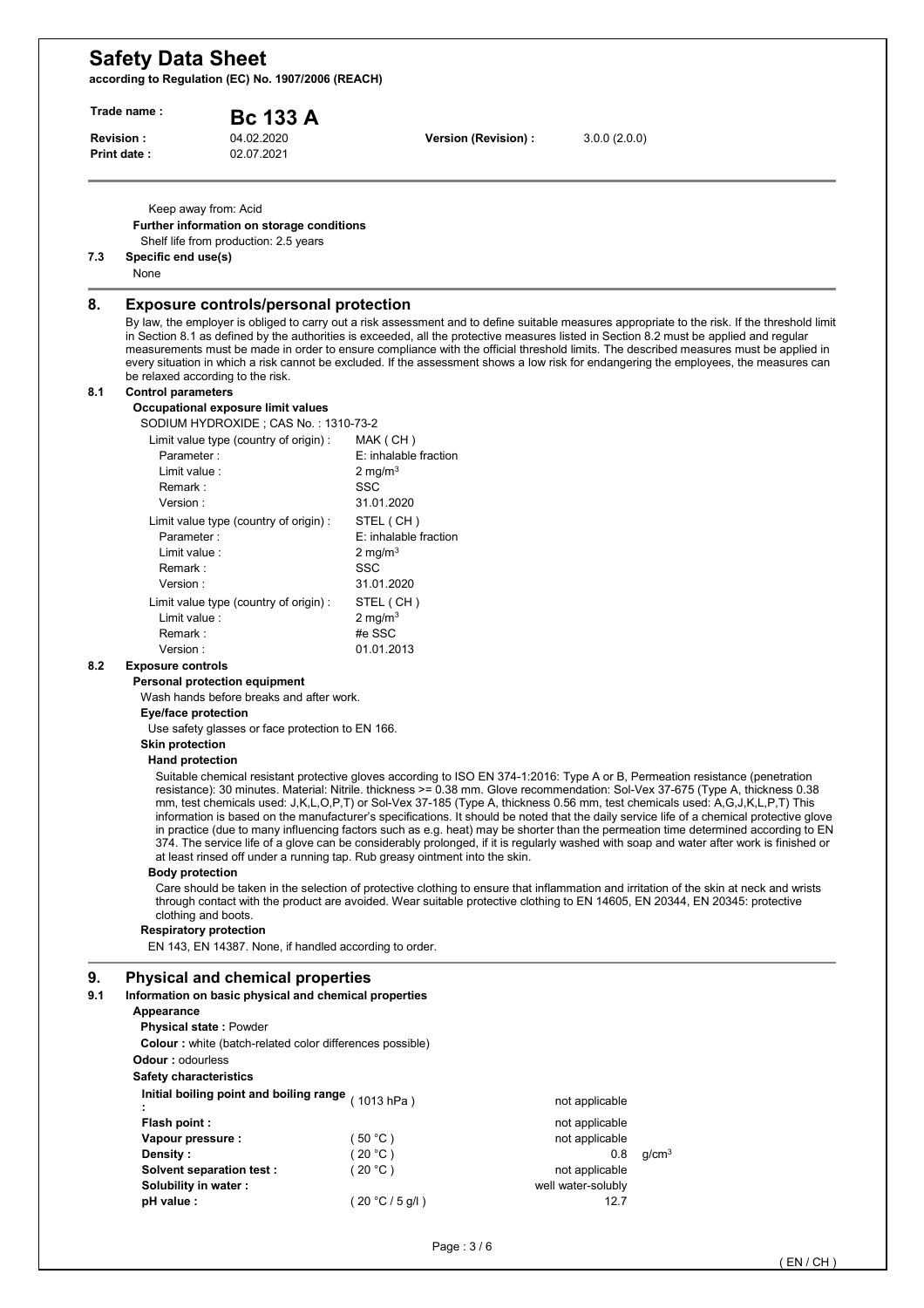| Trade name:                                 | Revision:                                                        | <b>Bc 133 A</b><br>04.02.2020              | 3.0.0(2.0.0)<br>Version (Revision) :                                                                                                                                                                                                                                                                                                                                                                           |  |
|---------------------------------------------|------------------------------------------------------------------|--------------------------------------------|----------------------------------------------------------------------------------------------------------------------------------------------------------------------------------------------------------------------------------------------------------------------------------------------------------------------------------------------------------------------------------------------------------------|--|
|                                             | Print date:                                                      | 02.07.2021                                 |                                                                                                                                                                                                                                                                                                                                                                                                                |  |
|                                             | Viscosity:                                                       |                                            | (20 °C)<br>not applicable                                                                                                                                                                                                                                                                                                                                                                                      |  |
| 9.2                                         | <b>Other information</b><br>None                                 |                                            |                                                                                                                                                                                                                                                                                                                                                                                                                |  |
| 10.                                         | <b>Stability and reactivity</b>                                  |                                            |                                                                                                                                                                                                                                                                                                                                                                                                                |  |
| 10.1                                        | <b>Reactivity</b><br>No information available.                   |                                            |                                                                                                                                                                                                                                                                                                                                                                                                                |  |
| 10.2                                        | <b>Chemical stability</b>                                        |                                            |                                                                                                                                                                                                                                                                                                                                                                                                                |  |
| 10.3                                        | No information available.<br>Possibility of hazardous reactions  |                                            |                                                                                                                                                                                                                                                                                                                                                                                                                |  |
|                                             | No information available.                                        |                                            |                                                                                                                                                                                                                                                                                                                                                                                                                |  |
| 10.4                                        | <b>Conditions to avoid</b>                                       |                                            | Stable under recommended storage and handling conditions (See section 7).                                                                                                                                                                                                                                                                                                                                      |  |
| 10.5                                        | Incompatible materials                                           |                                            |                                                                                                                                                                                                                                                                                                                                                                                                                |  |
| 10.6                                        | Inorganic and organic acids                                      | Hazardous decomposition products           |                                                                                                                                                                                                                                                                                                                                                                                                                |  |
|                                             | No information available.                                        |                                            |                                                                                                                                                                                                                                                                                                                                                                                                                |  |
| 11.                                         | <b>Toxicological information</b>                                 |                                            |                                                                                                                                                                                                                                                                                                                                                                                                                |  |
| 11.1                                        | <b>Acute toxicity</b>                                            |                                            | Information on hazard classes as defined in Regulation (EC) No 1272/2008                                                                                                                                                                                                                                                                                                                                       |  |
|                                             | <b>Acute oral toxicity</b>                                       |                                            |                                                                                                                                                                                                                                                                                                                                                                                                                |  |
|                                             | Parameter:                                                       |                                            | LD50 (NON-IONIC SURFACTANT)                                                                                                                                                                                                                                                                                                                                                                                    |  |
|                                             | Exposure route :                                                 |                                            | Oral                                                                                                                                                                                                                                                                                                                                                                                                           |  |
|                                             | Species:<br>Effective dose:                                      |                                            | Rat                                                                                                                                                                                                                                                                                                                                                                                                            |  |
|                                             |                                                                  |                                            |                                                                                                                                                                                                                                                                                                                                                                                                                |  |
|                                             |                                                                  |                                            | > 2000 mg/kg                                                                                                                                                                                                                                                                                                                                                                                                   |  |
|                                             | Method:<br>Information on other hazards<br>Other adverse effects |                                            | OECD 401<br>Prolonged or repeated contact with skin or mucous membrane result in irritation symptoms such as redness, blistering, dermatitis, etc.<br>Eye contact: Causes burns. Inhaling: in high concentration irritations of the mucous membranes possible. After swallowing: Causes                                                                                                                        |  |
|                                             |                                                                  |                                            | burns at mouth, throat, mucous membrane, esophagus, stomach, intestine. The classification was carried out according to the<br>calculation method of the Preparations Directive (1999/45/EC).                                                                                                                                                                                                                  |  |
|                                             | <b>Ecological information</b>                                    |                                            |                                                                                                                                                                                                                                                                                                                                                                                                                |  |
|                                             | <b>Toxicity</b>                                                  |                                            |                                                                                                                                                                                                                                                                                                                                                                                                                |  |
|                                             | <b>Aquatic toxicity</b>                                          | Acute (short-term) fish toxicity           |                                                                                                                                                                                                                                                                                                                                                                                                                |  |
|                                             | Parameter:                                                       |                                            | LC50 (NON-IONIC SURFACTANT)                                                                                                                                                                                                                                                                                                                                                                                    |  |
|                                             | Species:                                                         |                                            | Acute (short-term) fish toxicity                                                                                                                                                                                                                                                                                                                                                                               |  |
|                                             | Effective dose:                                                  |                                            | $0.1 - 1$ mg/l                                                                                                                                                                                                                                                                                                                                                                                                 |  |
|                                             | Exposure time :                                                  |                                            | 48 h                                                                                                                                                                                                                                                                                                                                                                                                           |  |
|                                             |                                                                  | Acute (short-term) toxicity to crustacea   |                                                                                                                                                                                                                                                                                                                                                                                                                |  |
|                                             | Parameter:<br>Species:                                           |                                            | EC50 (NON-IONIC SURFACTANT)<br>Acute (short-term) toxicity to crustacea                                                                                                                                                                                                                                                                                                                                        |  |
|                                             | Effective dose :                                                 |                                            | $0.1 - 1$ mg/l                                                                                                                                                                                                                                                                                                                                                                                                 |  |
|                                             | Exposure time :                                                  |                                            | 24 h                                                                                                                                                                                                                                                                                                                                                                                                           |  |
|                                             |                                                                  |                                            | Acute (short-term) toxicity to aquatic algae and cyanobacteria                                                                                                                                                                                                                                                                                                                                                 |  |
|                                             | Parameter:                                                       |                                            | EC50 (NON-IONIC SURFACTANT)                                                                                                                                                                                                                                                                                                                                                                                    |  |
|                                             | Species:                                                         |                                            | Acute (short-term) toxicity to aquatic algae and cyanobacteria                                                                                                                                                                                                                                                                                                                                                 |  |
|                                             | Effective dose :<br>Exposure time :                              |                                            | $0.1 - 1$ mg/l<br>72 h                                                                                                                                                                                                                                                                                                                                                                                         |  |
|                                             | Persistence and degradability                                    |                                            |                                                                                                                                                                                                                                                                                                                                                                                                                |  |
|                                             | <b>Biodegradation</b>                                            |                                            |                                                                                                                                                                                                                                                                                                                                                                                                                |  |
|                                             | Parameter:                                                       |                                            | BOD (% of COD) (NON-IONIC SURFACTANT)                                                                                                                                                                                                                                                                                                                                                                          |  |
|                                             | Value                                                            |                                            | > 70%                                                                                                                                                                                                                                                                                                                                                                                                          |  |
|                                             | Period:                                                          |                                            | 28 D                                                                                                                                                                                                                                                                                                                                                                                                           |  |
|                                             |                                                                  |                                            | Regulation on Detergents (EC) No 648/2004, respectively Chemical Risk Reduction Regulation 814.81 (ChemRRV): The surfactant(s)<br>contained in this preparation complies (comply) with the biodegradability criteria as laid down in Regulation (EC) No. 648/2004 on<br>detergents. Data to support this assertion are held at the disposal of the competent authorities of the Member States and will be made |  |
|                                             | <b>Bioaccumulative potential</b>                                 | available to them at their direct request. |                                                                                                                                                                                                                                                                                                                                                                                                                |  |
| 11.2<br>12.<br>12.1<br>12.2<br>12.3<br>12.4 | No information available.<br>Mobility in soil                    |                                            |                                                                                                                                                                                                                                                                                                                                                                                                                |  |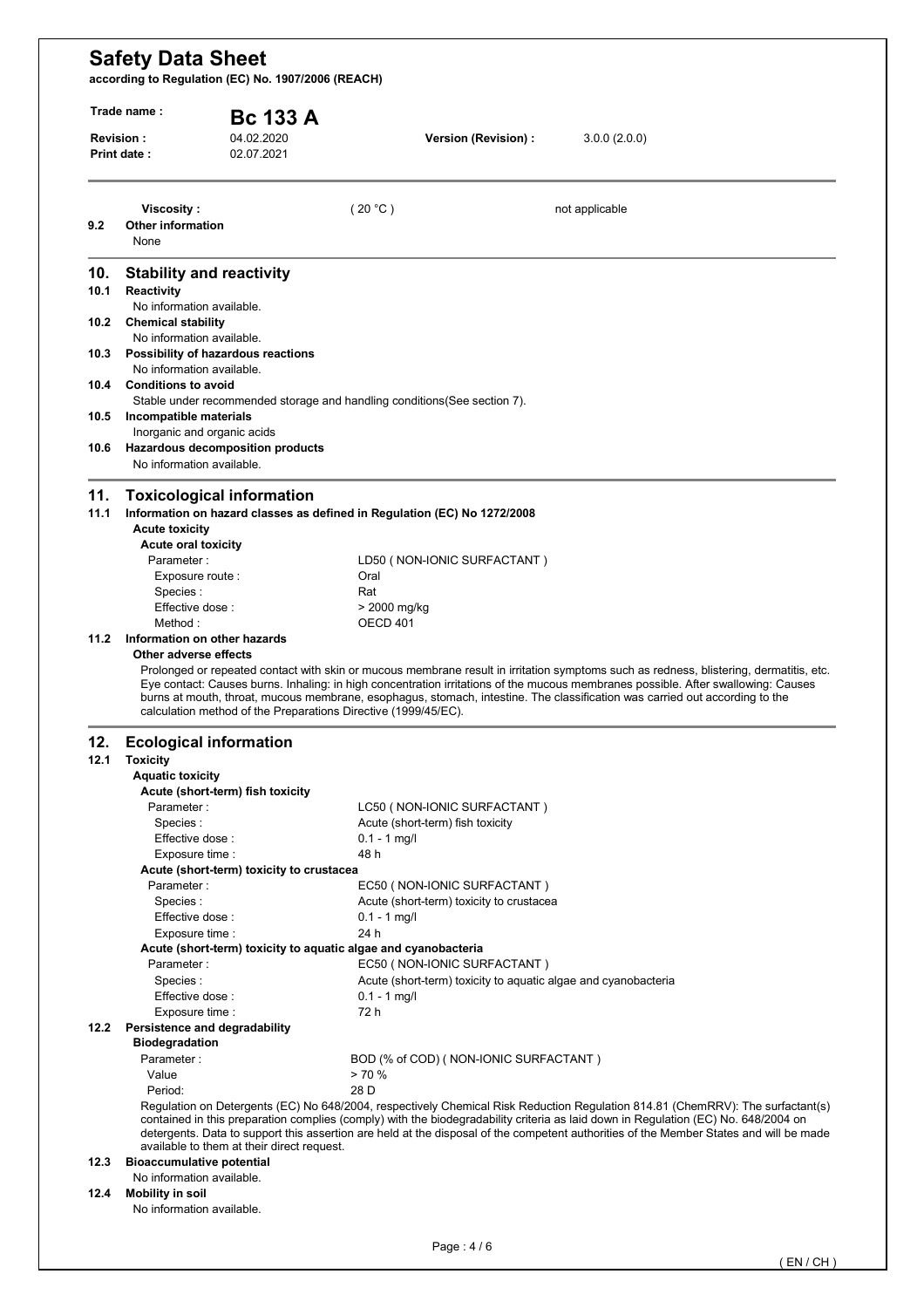**according to Regulation (EC) No. 1907/2006 (REACH)** 

| Trade name:<br><b>Bc 133 A</b> |                                                             |                                                                                                                                                                                     |                                                                                                 |                                                                                                                                                                                                                                                                                                                                                                                                              |  |
|--------------------------------|-------------------------------------------------------------|-------------------------------------------------------------------------------------------------------------------------------------------------------------------------------------|-------------------------------------------------------------------------------------------------|--------------------------------------------------------------------------------------------------------------------------------------------------------------------------------------------------------------------------------------------------------------------------------------------------------------------------------------------------------------------------------------------------------------|--|
|                                | <b>Revision:</b><br>Print date:                             | 04.02.2020<br>02.07.2021                                                                                                                                                            | Version (Revision) :                                                                            | 3.0.0(2.0.0)                                                                                                                                                                                                                                                                                                                                                                                                 |  |
| 12.5                           |                                                             | <b>Results of PBT and vPvB assessment</b>                                                                                                                                           | The substances in the mixture do not meet the PBT/vPvB criteria according to REACH, annex XIII. |                                                                                                                                                                                                                                                                                                                                                                                                              |  |
| 12.6                           | No information available.                                   | <b>Endocrine disrupting properties</b>                                                                                                                                              |                                                                                                 |                                                                                                                                                                                                                                                                                                                                                                                                              |  |
| 12.7                           | Other adverse effects<br>No information available.          |                                                                                                                                                                                     |                                                                                                 |                                                                                                                                                                                                                                                                                                                                                                                                              |  |
| 12.8                           | have priority.                                              | Additional ecotoxicological information                                                                                                                                             |                                                                                                 | The sewage liberated during use can be emptied into drains after separation of the solid material part and with preceeding<br>neutralization. When leading acid or alkaline products into sewage disposal plants, the waste water lead in must not be above or below a<br>ph-value of 6.5 to 9, for a displacement of the ph-value may cause disturbances in sewers and biological sewage works. Local rules |  |
| 13.<br>13.1                    | Waste treatment methods<br>After intended use<br>52402 Lyes | <b>Disposal considerations</b><br>Directive 2008/98/EC (Waste Framework Directive)<br>contaminated packages may be recycled.<br>Waste codes/waste designations according to EWC/AVV |                                                                                                 | Product residues are considered as special refuse and are by the label "special refuse" and the waste code to be marked. Non-<br>EU: Waste code (2008/98/EG): 20 01 15 <sup>*</sup> // CH: Waste code (VeVA, SR 814.610): 20 01 15 S // AT: Waste code (ÖNORM S 2100):                                                                                                                                       |  |
| 14.<br>14.1                    | <b>UN number</b>                                            | <b>Transport information</b>                                                                                                                                                        |                                                                                                 |                                                                                                                                                                                                                                                                                                                                                                                                              |  |
|                                | <b>UN 1823</b>                                              |                                                                                                                                                                                     |                                                                                                 |                                                                                                                                                                                                                                                                                                                                                                                                              |  |
| 14.2                           | UN proper shipping name<br>Sea transport (IMDG)             | Land transport (ADR/RID)<br>SODIUM HYDROXIDE, SOLID<br>SODIUM HYDROXIDE, SOLID<br>Air transport (ICAO-TI / IATA-DGR)                                                                |                                                                                                 |                                                                                                                                                                                                                                                                                                                                                                                                              |  |
| 14.3                           | Transport hazard class(es)                                  | SODIUM HYDROXIDE, SOLID                                                                                                                                                             |                                                                                                 |                                                                                                                                                                                                                                                                                                                                                                                                              |  |
|                                |                                                             | Land transport (ADR/RID)                                                                                                                                                            |                                                                                                 |                                                                                                                                                                                                                                                                                                                                                                                                              |  |
|                                | Class(es):                                                  |                                                                                                                                                                                     | 8                                                                                               |                                                                                                                                                                                                                                                                                                                                                                                                              |  |
|                                | <b>Classification code:</b>                                 |                                                                                                                                                                                     | C6                                                                                              |                                                                                                                                                                                                                                                                                                                                                                                                              |  |
|                                |                                                             | Hazard identification number (Kemler No.): 80<br>Tunnel restriction code:                                                                                                           | Ε                                                                                               |                                                                                                                                                                                                                                                                                                                                                                                                              |  |
|                                | <b>Special provisions:</b>                                  |                                                                                                                                                                                     | LQ $1$ kg $\cdot$ E 2                                                                           |                                                                                                                                                                                                                                                                                                                                                                                                              |  |
|                                | Hazard label(s) :                                           |                                                                                                                                                                                     | 8                                                                                               |                                                                                                                                                                                                                                                                                                                                                                                                              |  |
|                                | Sea transport (IMDG)                                        |                                                                                                                                                                                     |                                                                                                 |                                                                                                                                                                                                                                                                                                                                                                                                              |  |
|                                | Class(es):                                                  |                                                                                                                                                                                     | 8                                                                                               |                                                                                                                                                                                                                                                                                                                                                                                                              |  |
|                                | EmS-No.:<br>Special provisions :                            |                                                                                                                                                                                     | $F-A/S-B$<br>LQ $1$ kg $\cdot$ E 2                                                              |                                                                                                                                                                                                                                                                                                                                                                                                              |  |
|                                | Hazard label(s):                                            |                                                                                                                                                                                     | 8                                                                                               |                                                                                                                                                                                                                                                                                                                                                                                                              |  |
|                                |                                                             | Air transport (ICAO-TI / IATA-DGR)                                                                                                                                                  |                                                                                                 |                                                                                                                                                                                                                                                                                                                                                                                                              |  |
|                                | Class(es):                                                  |                                                                                                                                                                                     | 8                                                                                               |                                                                                                                                                                                                                                                                                                                                                                                                              |  |
|                                | <b>Special provisions:</b>                                  |                                                                                                                                                                                     | E <sub>2</sub>                                                                                  |                                                                                                                                                                                                                                                                                                                                                                                                              |  |
| 14.4                           | Hazard label(s):<br>Packing group                           |                                                                                                                                                                                     | 8                                                                                               |                                                                                                                                                                                                                                                                                                                                                                                                              |  |
| 14.5                           | Ш<br><b>Environmental hazards</b>                           |                                                                                                                                                                                     |                                                                                                 |                                                                                                                                                                                                                                                                                                                                                                                                              |  |
|                                |                                                             | Land transport (ADR/RID) : No                                                                                                                                                       |                                                                                                 |                                                                                                                                                                                                                                                                                                                                                                                                              |  |
|                                |                                                             | Sea transport (IMDG) : No                                                                                                                                                           |                                                                                                 |                                                                                                                                                                                                                                                                                                                                                                                                              |  |
|                                |                                                             | Air transport (ICAO-TI / IATA-DGR) : No                                                                                                                                             |                                                                                                 |                                                                                                                                                                                                                                                                                                                                                                                                              |  |
| 14.6                           | None                                                        | Special precautions for user                                                                                                                                                        |                                                                                                 |                                                                                                                                                                                                                                                                                                                                                                                                              |  |

**EU legislation** 

**Authorisations and/or restrictions on use** 

**Restrictions on use** 

The product is intended for professional use.